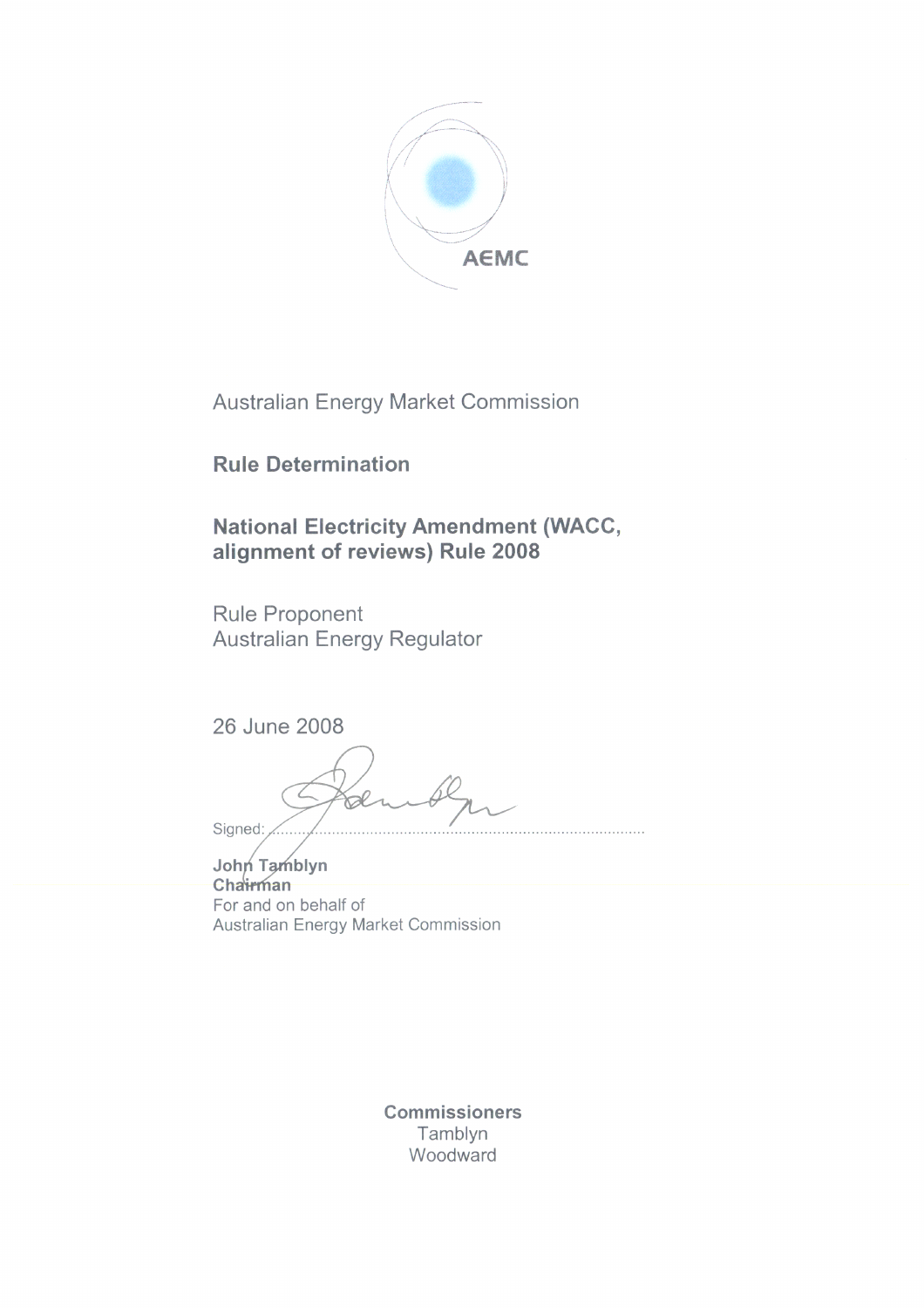## **Inquiries**

The Australian Energy Market Commission PO Box A2449 Sydney South NSW 1235

**E:** aemc@aemc.gov.au **T:** (02) 8296 7800

**F:** (02) 8296 7899

# **Citation**

AEMC 2008, *WACC, alignment of reviews*, Rule Determination, 26 June 2008, Sydney

## **About the AEMC**

The Council of Australian Governments, through its Ministerial Council on Energy, established the Australian Energy Market Commission (AEMC) in July 2005 to be the Rule maker for national energy markets. The AEMC is currently responsible for Rules and policy advice covering the National Electricity Market. It is a statutory authority. Our key responsibilities are to consider Rule change proposals, conduct energy market reviews and provide policy advice to the Ministerial Council as requested, or on AEMC initiative.

This work is copyright. The Copyright Act 1968 permits fair dealing for study, research, news reporting, criticism and review. Selected passages, tables or diagrams may be reproduced for such purposes provided acknowledgement of the source is included.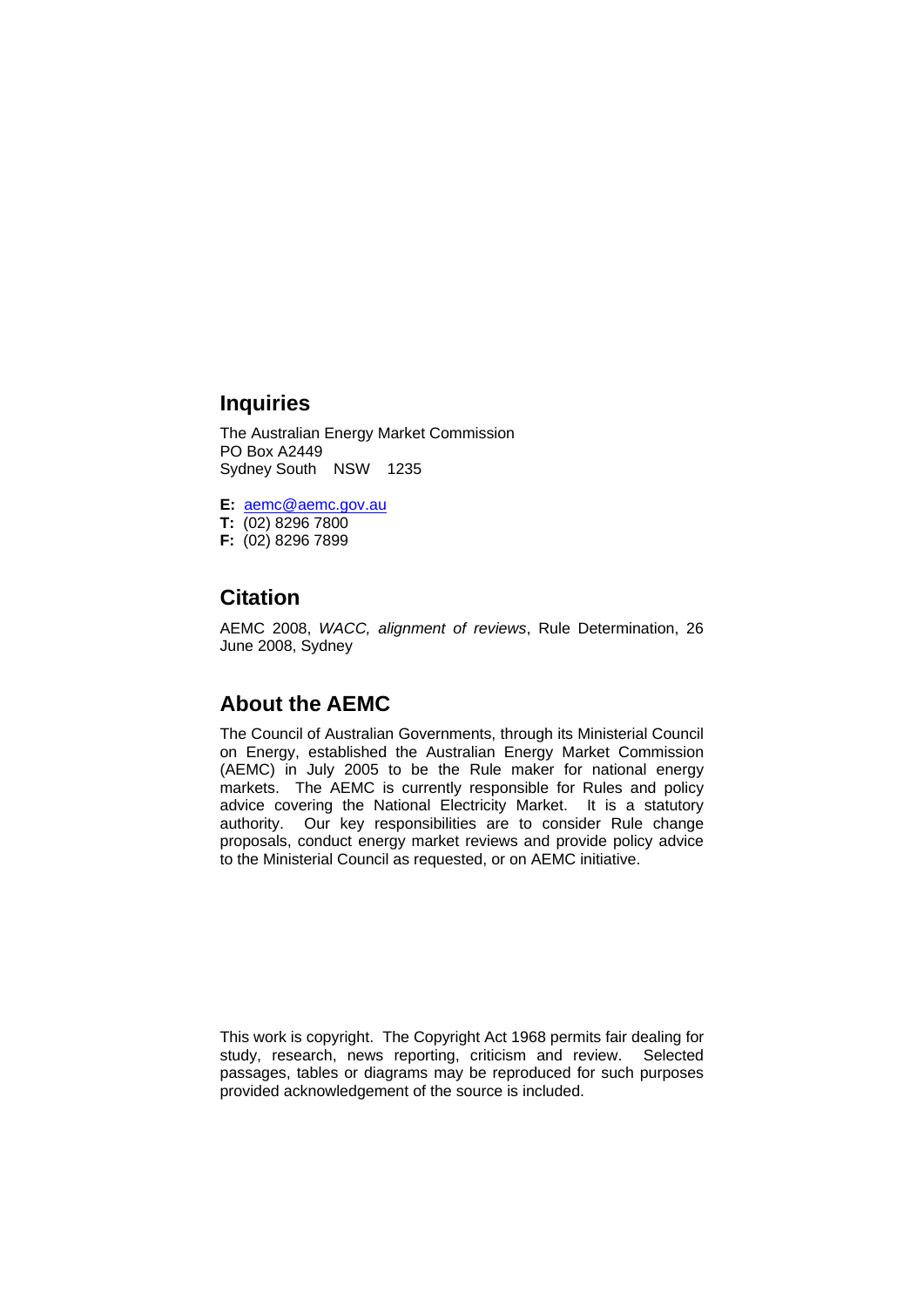# **Contents**

| 1             |     |                                                           |  |
|---------------|-----|-----------------------------------------------------------|--|
|               | 1.1 |                                                           |  |
|               | 1.2 |                                                           |  |
|               | 1.3 |                                                           |  |
|               | 1.4 |                                                           |  |
| $\mathcal{P}$ |     |                                                           |  |
|               | 2.1 |                                                           |  |
|               | 2.2 |                                                           |  |
| 3             |     |                                                           |  |
|               | 3.1 |                                                           |  |
|               | 3.2 |                                                           |  |
|               | 3.3 | Rule making test and the National Electricity Objective 7 |  |
|               | 3.4 |                                                           |  |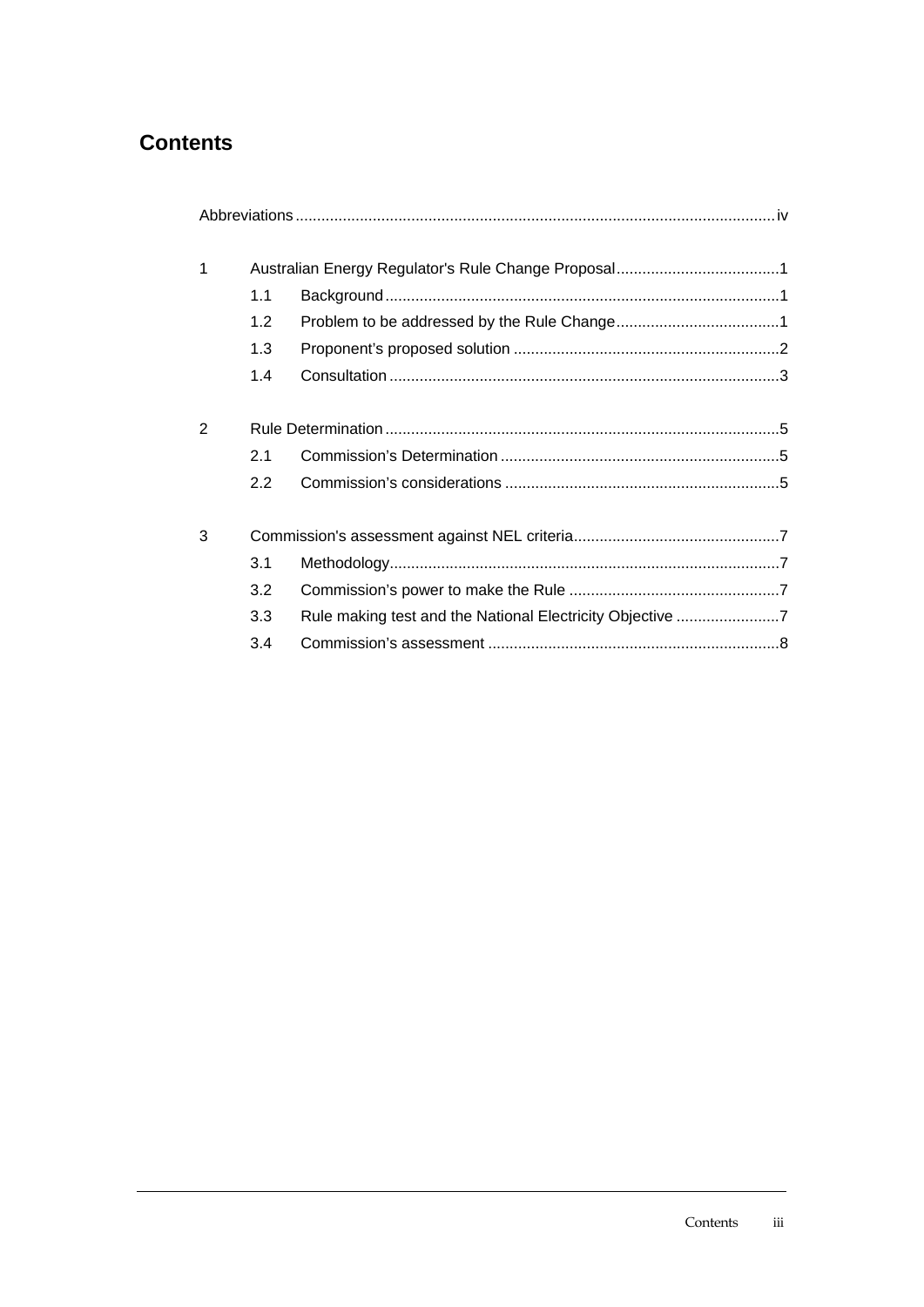# **Abbreviations**

| <b>ACCC</b>                | Australian Competition and Consumer Commission                                                                                                                                                   |
|----------------------------|--------------------------------------------------------------------------------------------------------------------------------------------------------------------------------------------------|
| <b>AEMC</b>                | <b>Australian Energy Market Commission</b>                                                                                                                                                       |
| AER                        | <b>Australian Energy Regulator</b>                                                                                                                                                               |
| Commission                 | see AEMC                                                                                                                                                                                         |
| <b>ENA</b>                 | <b>Energy Networks Association</b>                                                                                                                                                               |
| <b>MCE</b>                 | Ministerial Council on Energy                                                                                                                                                                    |
| <b>NEL</b>                 | National Electricity Law                                                                                                                                                                         |
| <b>NEM</b>                 | <b>National Electricity Market</b>                                                                                                                                                               |
| <b>NEO</b>                 | National Electricity Objective                                                                                                                                                                   |
| Rule<br>Change<br>Proposal | Australian Energy Regulator, Request for Changes to the National Electricity<br>Rules - Alignment of the AER's Review of the WACC Parameters for<br>Transmission and Distribution, 14 April 2008 |
| Rules                      | <b>National Electricity Rules</b>                                                                                                                                                                |
| <b>SCO</b>                 | <b>Standing Committee of Officials</b>                                                                                                                                                           |
| <b>WACC</b>                | Weighted Average Cost of Capital                                                                                                                                                                 |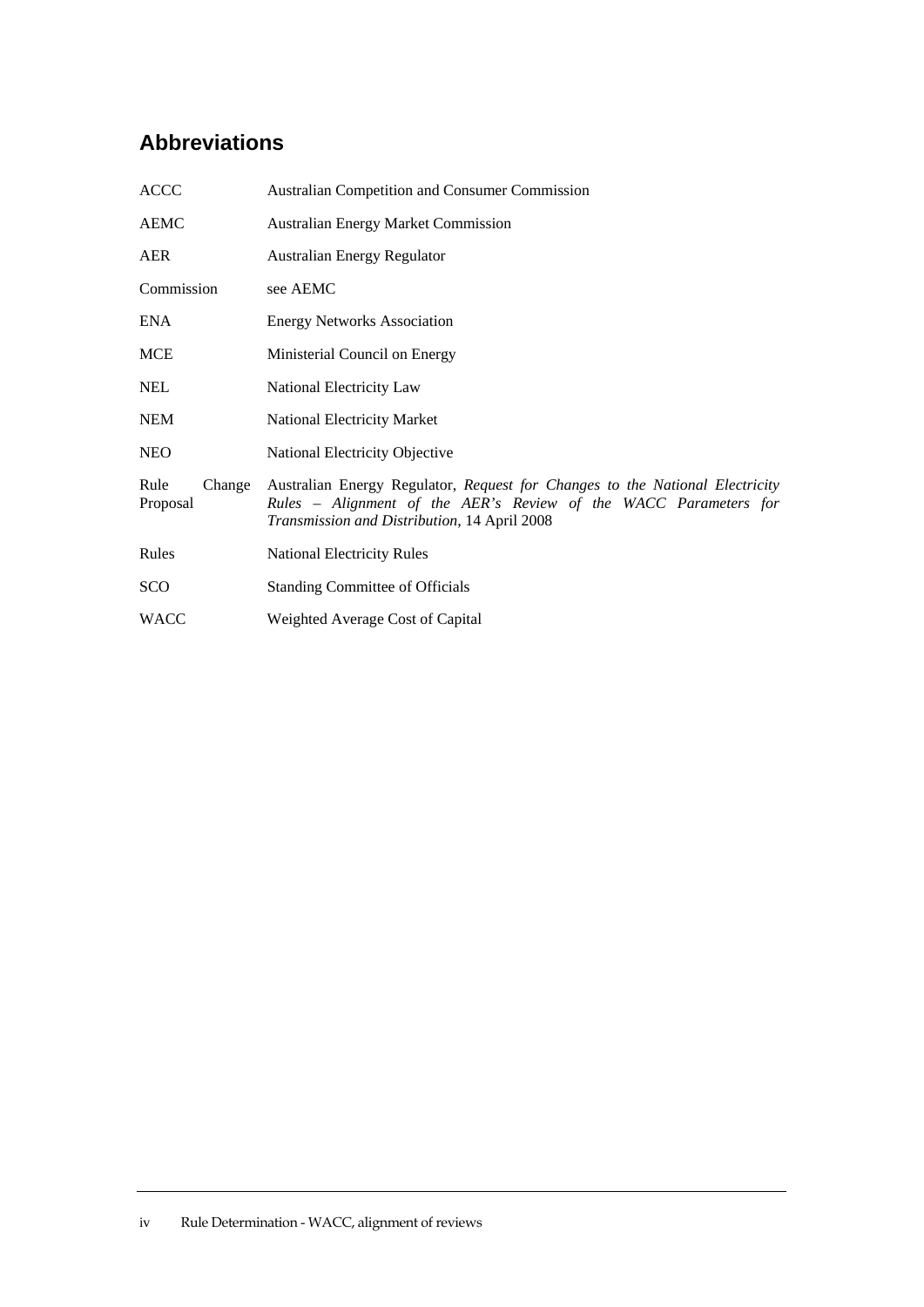# **1 Australian Energy Regulator's Rule Change Proposal**

### **1.1 Background**

1

On 14 April 2008, the Australian Energy Regulator (AER) lodged a Rule change proposal with the Commission entitled 'Alignment of the AER's Review of the WACC Parameters for Transmission and Distribution' (Rule Change Proposal).<sup>1</sup>

The objective of the Rule Change Proposal is to allow the AER to undertake simultaneous reviews of the rate of return and taxation parameters applying to transmission and distribution networks, as required by clauses 6A.6.2(f), 6A.6.4(b) and 6.5.4(a). To enable this to occur, the AER has proposed amending the National Electricity Rules (Rules) so that the review period for transmission networks is brought into alignment with the review period specified for distribution networks and that the two reviews be completed by 31 March 2009.

The AER has submitted that the Rule Change Proposal is non-controversial and has therefore requested that the Rule making process be expedited in accordance with section 96 of the National Electricity Law (NEL).

## **1.2 Problem to be addressed by the Rule Change**

Clauses 6A.6.2(f) and 6A.6.4(b) of the Rules require the AER to undertake a review of a number of the parameters used in the derivation of the rate of return and taxation allowances for transmission network service providers. In accordance with clauses  $6A.6.2(g)$  and  $6A.6.4(c)$  the first review must be initiated on 1 July 2009 and subsequent reviews are to be undertaken every five years thereafter.

Similar rate of return and taxation parameter review provisions have been incorporated into the recently implemented *Economic Regulation of Distribution Service Rules* (Distribution Rules)*.* The Distribution Rules are contained in chapter 6 of the Rules. The timing of the first review, however, differs from that adopted for transmission networks in chapter 6A. Specifically, clause 6.5.4(b) requires the AER to complete its first review by 31 March 2009.

The Commission understands that at the time of drafting the Distribution Rules, the Ministerial Council on Energy (MCE) Standing Committee of Officials (SCO) had contemplated aligning the transmission and distribution reviews. However, to ensure that the review was completed in advance of the South Australian and Queensland distribution network determinations, the SCO decided that the review should be completed by 31 March 2009.<sup>2</sup> Although an earlier review period was adopted for distribution*,* the MCE's 13 December 2007 Communiqué noted that there

<sup>1</sup> Australian Energy Regulator, *Request for Changes to the National Electricity Rules – Alignment of the AER's Review of the WACC Parameters for Transmission and Distribution* (Rule Change Proposal), 14 April 2008.

<sup>2</sup> Ministerial Council on Energy Communiqué, Perth 13 December 2007, p 2.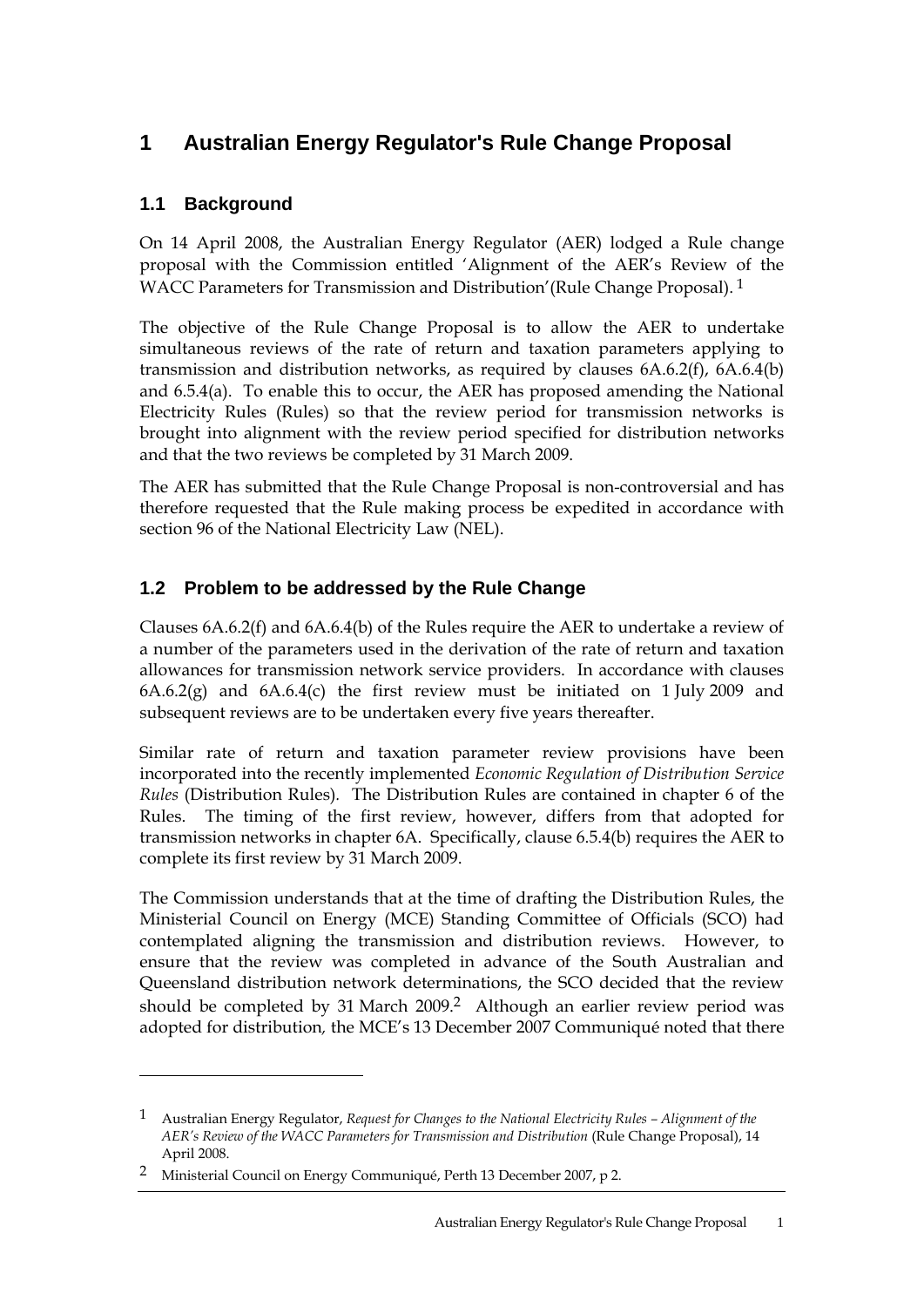may be some "merit in aligning the timing of the equivalent transmission review"3 but indicated that this was an issue that would need to be considered by the Commission.

In a similar manner to the MCE, the AER is of the view that there would be some benefit from aligning the timing of the two reviews subject to the caveat that the distribution review is completed in advance of the AER's consideration of the South Australian and Queensland resets. The principal benefits cited by the AER in this context are that undertaking the two reviews simultaneously will:

- allow all interested parties to contribute to the consultation process; and
- ensure that issues common to both transmission and distribution are treated in a consistent manner.

#### **1.3 Proponent's proposed solution**

To bring the two reviews into alignment while also ensuring that the distribution review is completed in advance of the South Australian and Queensland reviews, the AER has suggested:

- bringing forward the transmission review period from the 1 July 2009 initiation date currently specified in Rules 6A.6.2(g) and 6A.6.4(c); and
- requiring the two reviews to be completed by 31 March 2009.

Specifically, the AER has proposed amending Rules 6A.6.2(g) and 6A.6.4(c) in the following manner:

clause  $6A.6.2(g)$ : The AER must initiate conclude the first review on 1 July 2009 by 31 March 2009 and every five years thereafter.

clause  $6A.6.4(c)$ : The AER must initiate conclude the first review  $\Theta$ n 1 July 2009 by 31 March 2009 and every five years thereafter.4

The AER has submitted that bringing forward the review period for transmission networks will neither:

- impose any additional costs on transmission network service providers; nor
- adversely affect any transmission network service provider's revenue proposal since there are no transmission network service providers that are due to submit revenue proposals during the period 31 March 2009 and 31 May 2011.5

<sup>3</sup> Ministerial Council on Energy Communiqué, Perth 13 December 2007, p 2.

<sup>4</sup> Rule Change Proposal, p 6.

<sup>5</sup> Rule Change Proposal , p 4-5.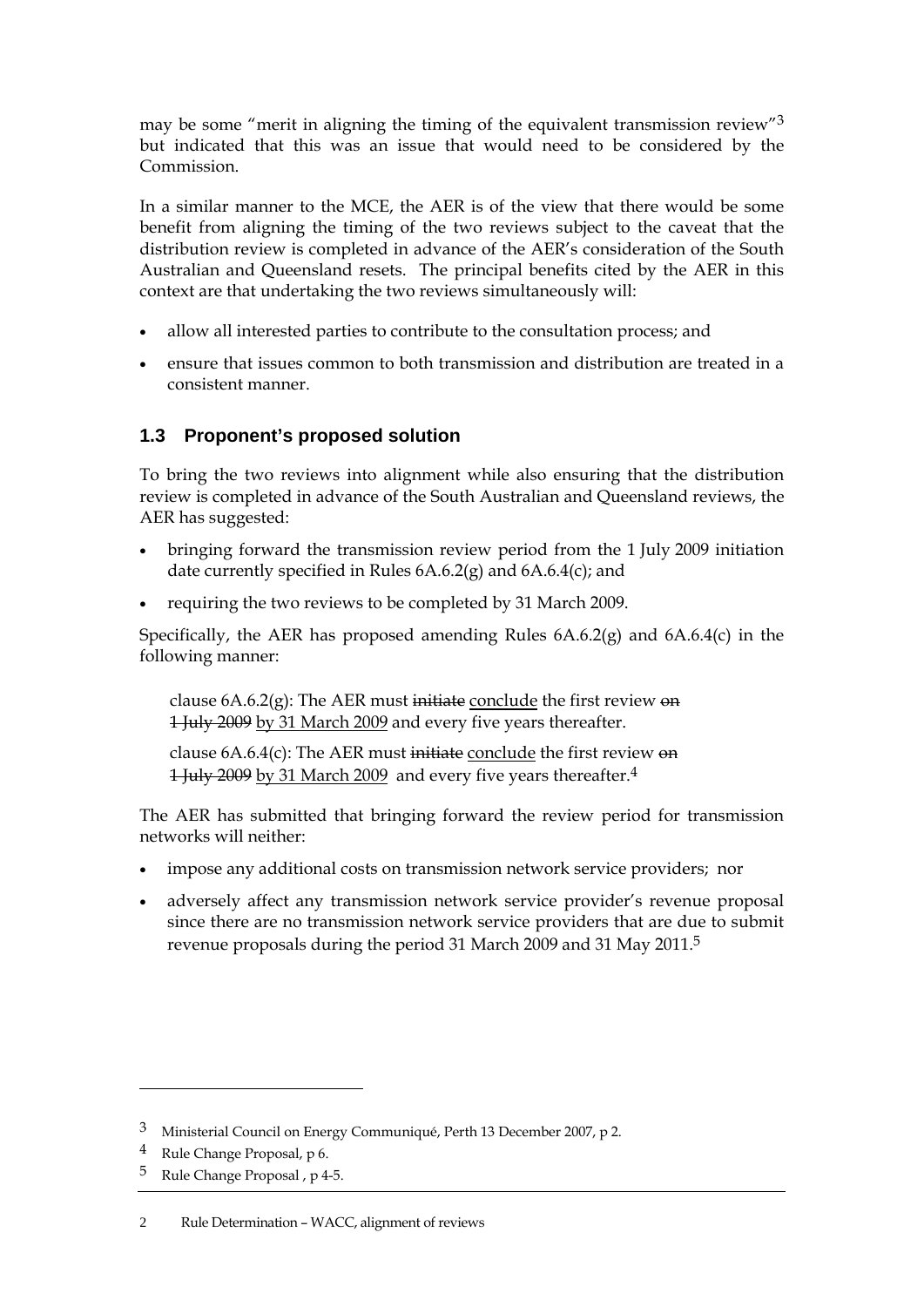#### **1.4 Consultation**

On 15 May 2008, the Commission published a notice under section 95 of the NEL advising of its intention to commence the Rule change process and initial consultation on the Rule Change Proposal.

The Commission considered that the Rule Change Proposal was a request for a noncontroversial rule and, accordingly, intended to expedite the Rule Change Proposal under section 96 of the NEL, subject to any written objections. The Commission took the view that the Rule Change Proposal was unlikely to have a significant effect on the National Electricity Market as the Rule Change Proposal sought to improve the clarity of Weighted Average Cost of Capital (WACC) parameter reviews.

The closing date for written objections in relation to expediting the Rule Change Proposal under section 96 of the NEL was 29 May 2008. No written objections were received.

The closing date for submissions on the Rule Change Proposal was 13 June 2008. The Commission received four submissions in response to the Rule Change Proposal from:

- Energy Networks Association (ENA);6
- Energex;<sup>7</sup>
- TransGrid;8 and
- EnergyAustralia.9

The submissions were supportive of the Rule Change Proposal. The ENA's submission supported the proposed alignment of the transmission and distribution rate of return reviews and noted that the alignment of reviews would result in a more efficient, robust and cost-effective review process. Energex expressed a similar view. The ENA also noted that if the Rule Change Proposal were not approved then the AER would be required to undertake a 'duplicative, poorly sequenced process examining what are in many cases common issues of parameter establishment and detailed methodology'.10

1

<sup>6</sup> Energy Networks Association, *AEMC Rule Change – Alignment of the AER's Review of WACC Parameters for Transmission and Distribution and Technical Drafting Amendments*, 10 June 2008.

<sup>7</sup> Energex, *AEMC Rule Change – Weighted Average Cost of Capital*, 13 June 2008.

<sup>8</sup> TransGrid, *Submission – AER Request for Changes to the NER - WACC Parameters: technical drafting issues*, 13 June 2008.

<sup>9</sup> EnergyAustralia, *Submission on AER rule request for WACC review*, 13 June 2008.

<sup>10</sup> ENA, p. 1.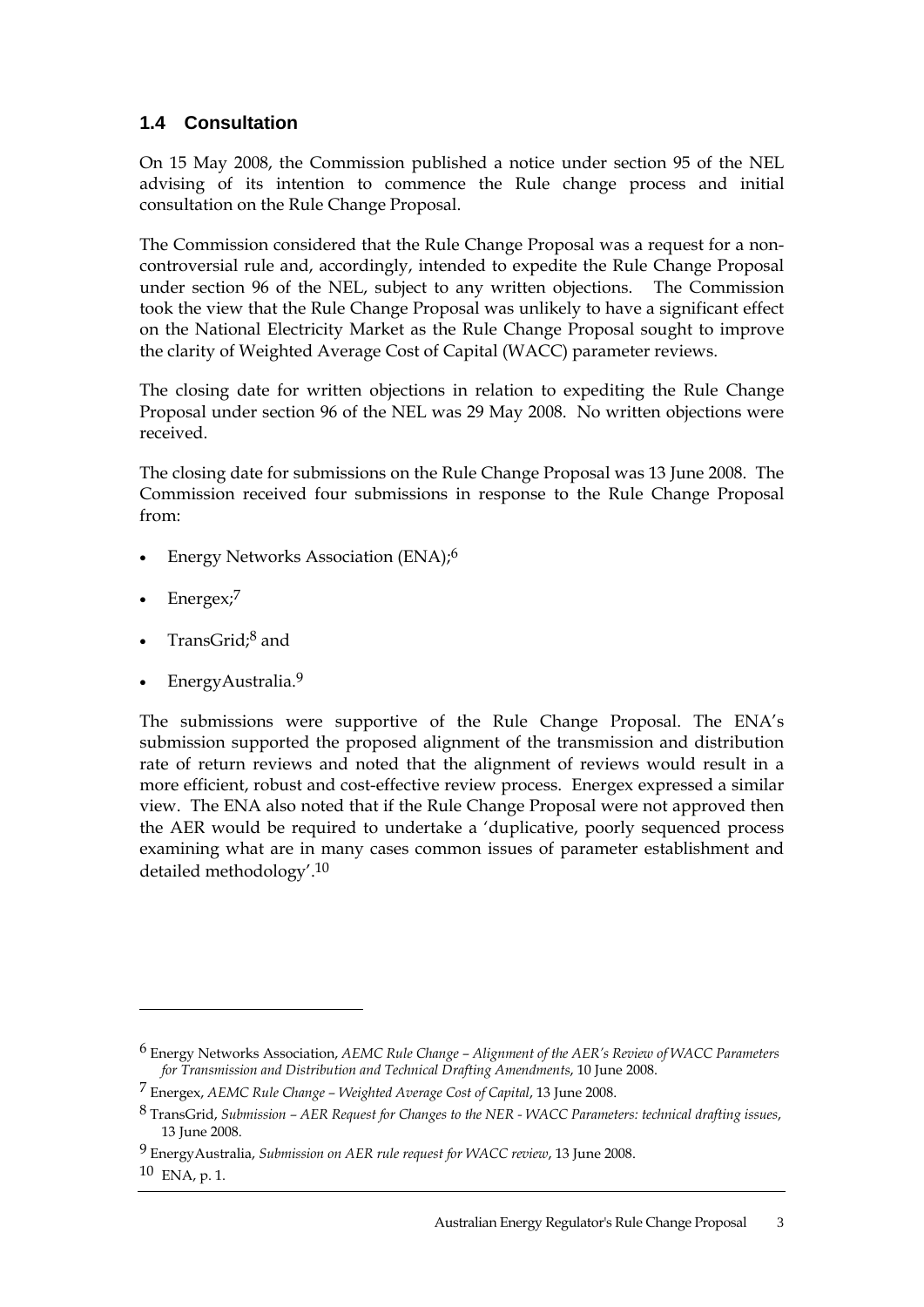This page has been intentionally left blank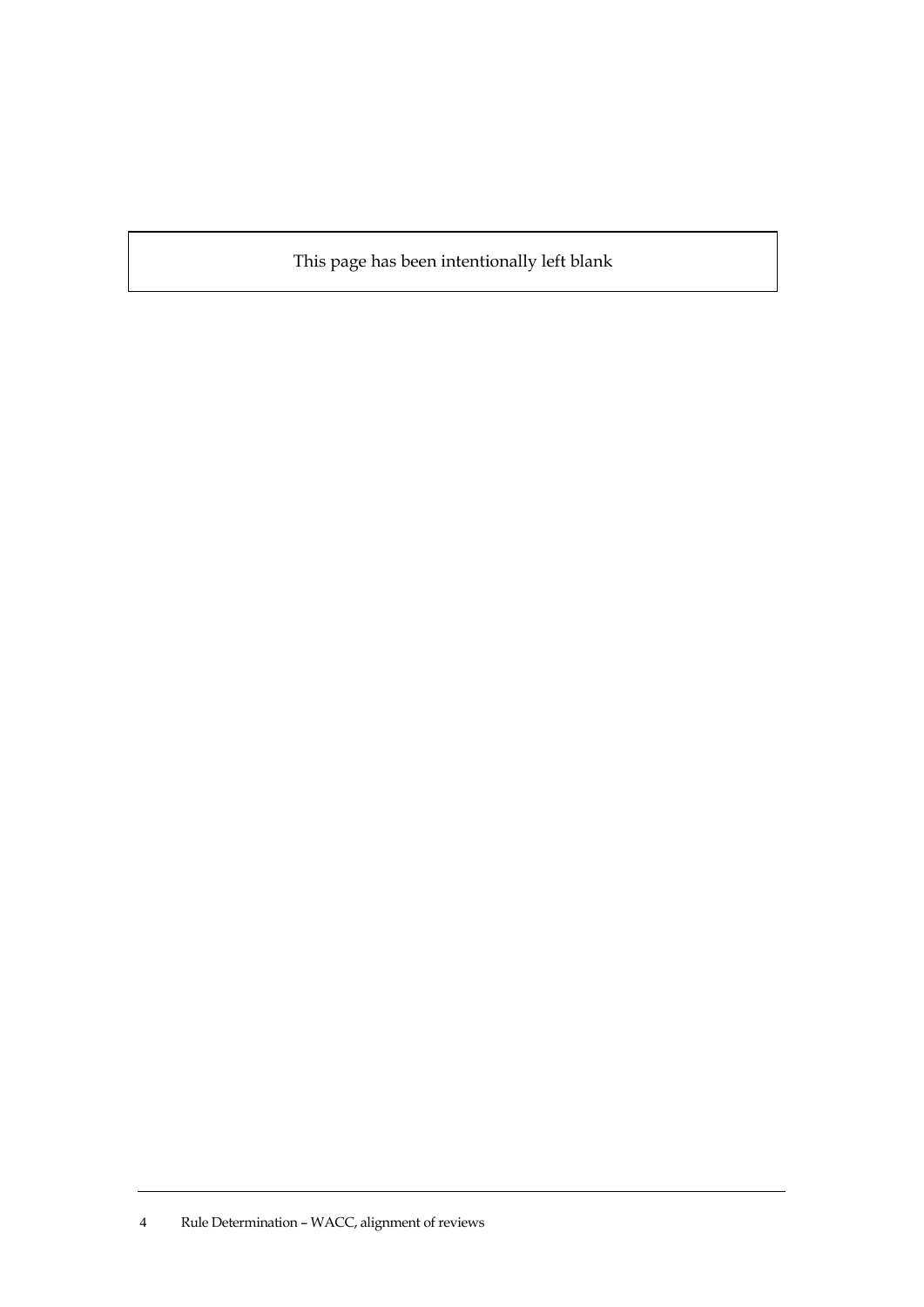# **2 Rule Determination**

#### **2.1 Commission's Determination**

In accordance with section 102 of the NEL the Commission made and published this Rule determination. In accordance with section 103 of the NEL the Commission determined to make the *National Electricity Amendment (WACC, Alignment of Reviews) Rule 2008 No 4* (Rule as Made).

The Rule as Made will commence on 1 July 2008.

The Rule as Made, which is different from the proposed Rule in the Rule Change Proposal is published with this determination.<sup>11</sup>

#### **2.2 Commission's considerations**

<u>.</u>

In coming to its decision in favour of the Rule as Made, the Commission has taken into account:

- the Commission's powers under the NEL to make the Rule as Made;
- the Rule Change Proposal, including the provisions originally put forward by the AER;
- the submissions received from ENA, TransGrid, EnergyAustralia and Energex; and
- the Commission's analysis as to the ways in which the Rule Change Proposal will, or is likely to, contribute to the NEO so that the rule making test is satisfied.

For the reasons set out in section 3 the Rule As Made satisfies the Rule making test. In brief the Commission considers that the Rule as Made will, or is likely to, contribute to the achievement of the National Electricity Objective (NEO) because, in addition to providing regulatory certainty, it provides greater clarity about when reviews subsequent to the first review will be undertaken.

The key differences between the AER proposed Rule and the Rule as Made are explained in the analysis in section 3.

<sup>11</sup> See section 103(3) of the NEL. It provides, amongst other things, that the Rule that is made need not be the same as the draft of the proposed Rule to which a notice under section 95 relates.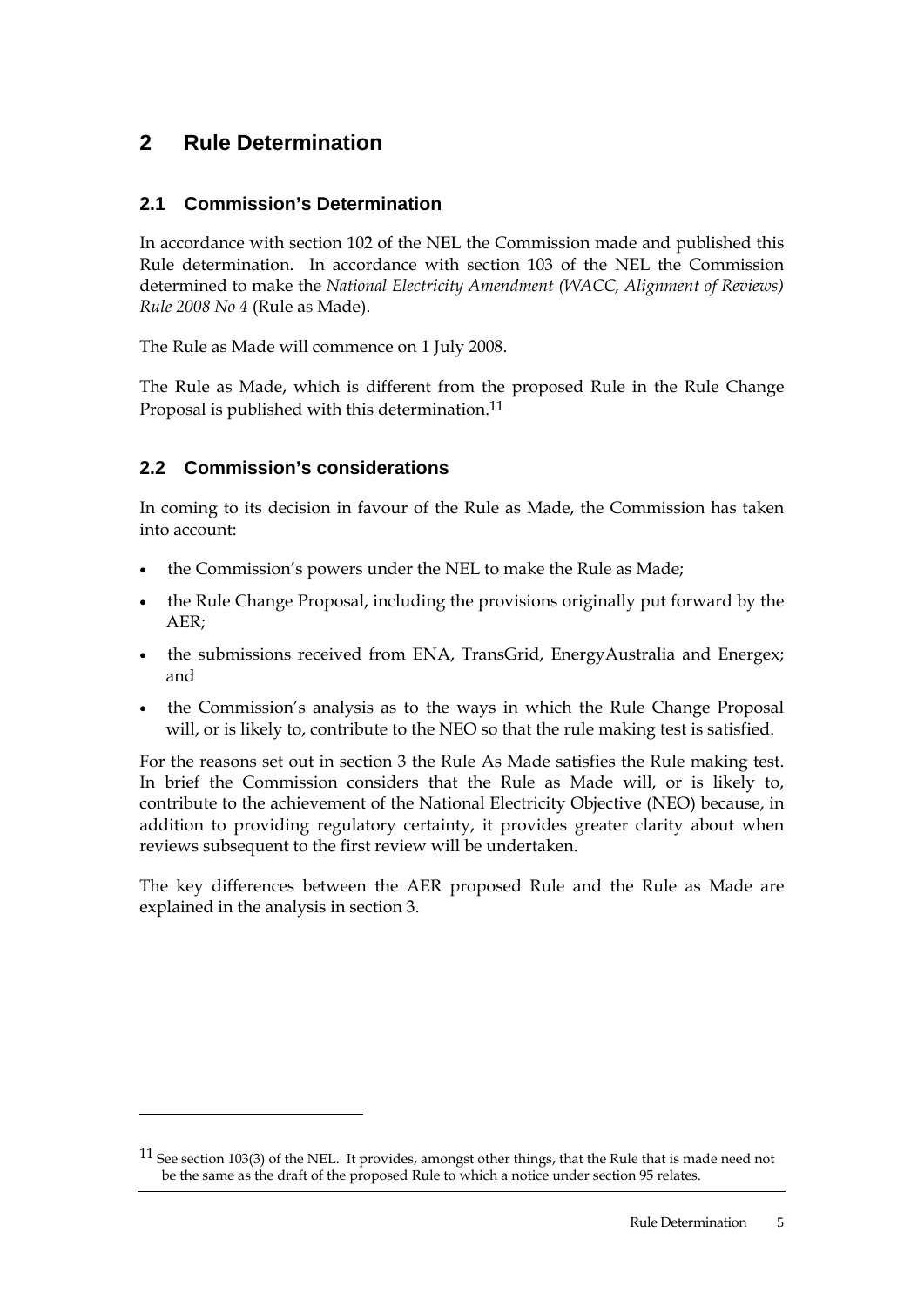This page has been intentionally left blank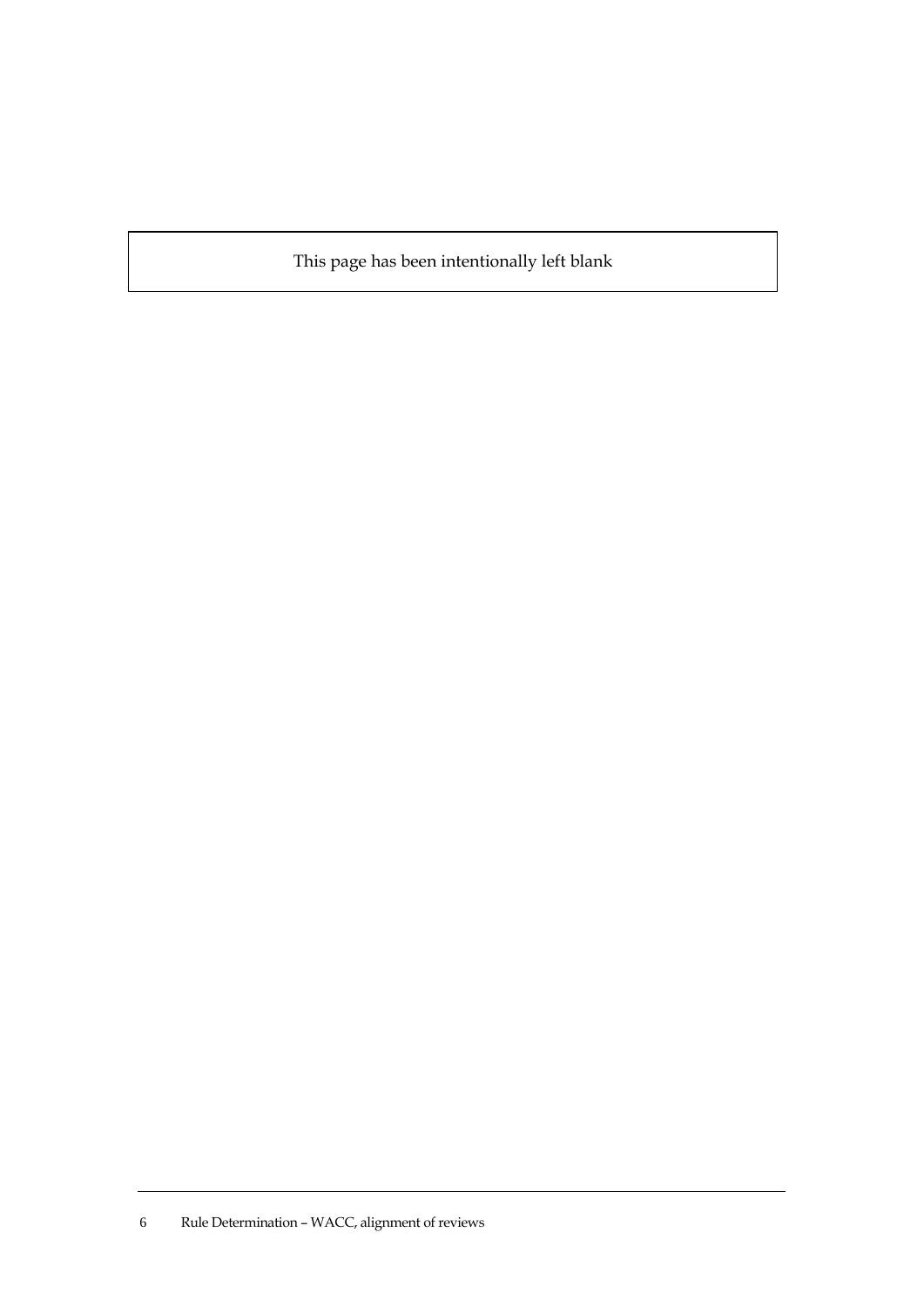# **3 Commission's assessment against NEL criteria**

## **3.1 Methodology**

This section sets out the Commission's reasons for its Rule determination. In assessing any proposed Rule change against the NEL criteria, the first step is to consider the relevant counterfactual arrangements to which the change is being compared. In the present case, the appropriate counterfactual would be the continuation of present arrangements under which the AER would be undertaking a review of the rate of return and taxation parameters applying to distribution networks, to be concluded by 31 March 2009 (as required by clause 6.5.4(b)). Then, as required by clauses 6A.6.2(f) and 6A.6.4(b) the AER would be required to initiate the first review of these parameters applying to transmission networks on 1 July 2009.

## **3.2 Commission's power to make the Rule**

The Commission is satisfied that the Rule as Made falls within the subject matter for which the Commission may make Rules, as set out in section 34 of the NEL and schedule 1 to the NEL. The Rule as Made falls within the matters set out in section 34 of the NEL as it relates to the activities of persons participating in the National Electricity Market (NEM) or involved in the operation of the NEM. Further, item 33 of schedule 1 to the NEL covers reviews by or on behalf of the AER, amongst other entities.

## **3.3 Rule making test and the National Electricity Objective**

The Rule making test provides the Commission may only make a Rule if it is satisfied that the Rule will or is likely to contribute to the achievement of the NEO.<sup>12</sup> The overarching objective of the NEL is to promote efficient investment in, and efficient operation and use of, electricity services for the long term interests of consumers of electricity with respect to:

- price, quality, safety, reliability and security of supply of electricity; and
- the reliability, safety and security of the national electricity system.<sup>13</sup>

The NEO is founded on the concepts of economic efficiency (including productive, allocative and dynamic dimensions of efficiency), good regulatory practice (which refers to the means by which regulatory arrangements are designed and operated) as well as reliability, safety and security priorities.

In the Rule Change Proposal the AER explained why it considered that its proposed Rule would promote the NEO. According to the AER:

<sup>12</sup> See section 88(1) of the NEL.

<sup>13</sup> See section 7 of the NEL.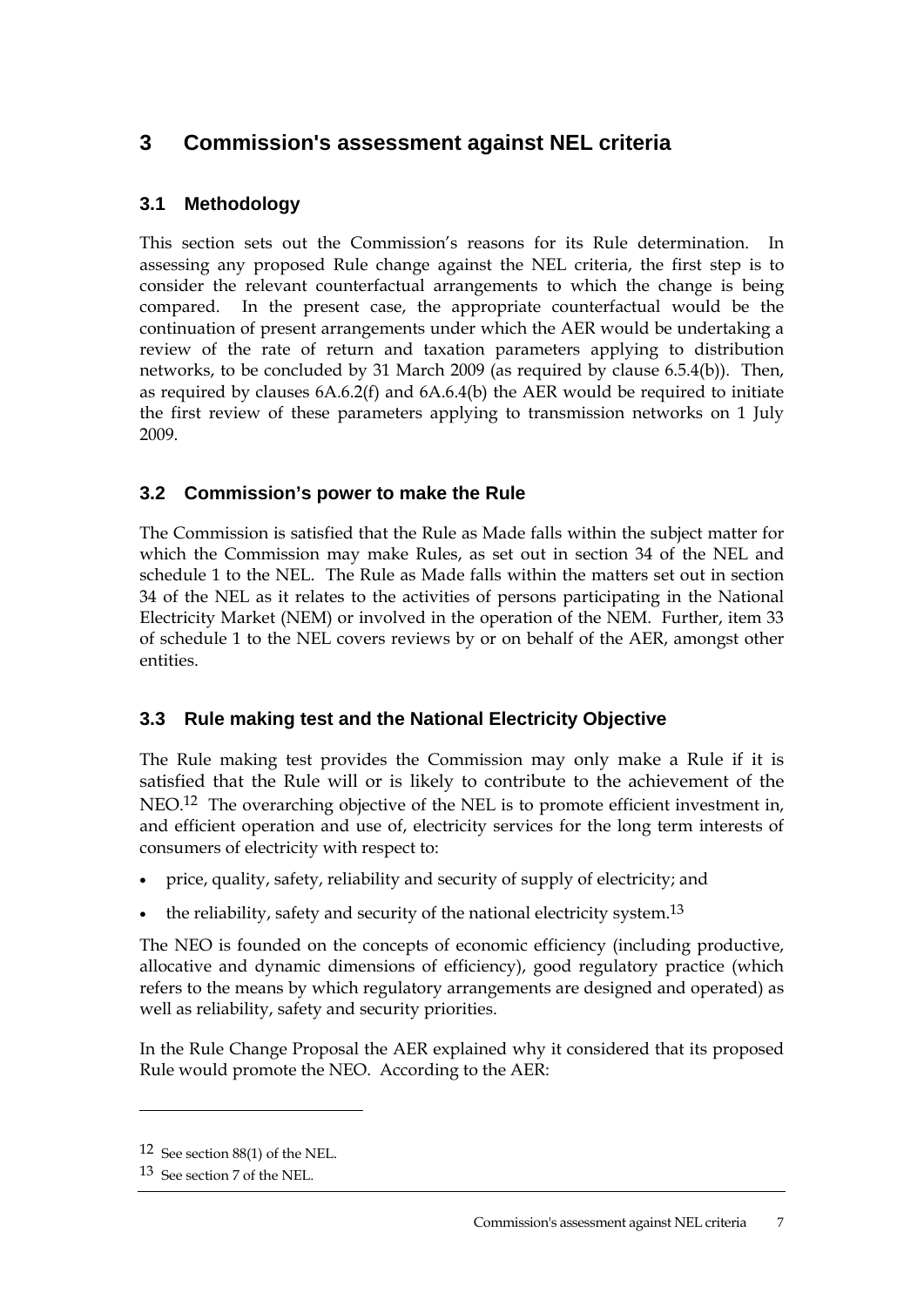'…the proposed Rule change will contribute to the NEO by promoting efficient investment in electricity networks across the NEM. In particular, alignment of transmission and distribution WACC reviews will enhance regulatory certainty by:

- Ensuring consistency in the AER's approach and treatment of WACC issues (where appropriate) for the electricity network sector as a whole, and
- Allowing interested parties to contribute to the consultation process for both industries simultaneously '.14

The ENA was also of the view that the Rule Change Proposal would promote the NEO. Specifically, the ENA stated that:

'…rule changes promote the National Electricity Law objective by making regulatory process associated with establishing important cost of capital parameters and methodologies efficient…'15

The Commission agrees that consistency in approach to the review of the concepts around the economic regulation of transmission and distribution networks will promote efficient investment in electricity services and will provide some degree of regulatory certainty for the benefit of both network owners and consumers. The simplest way to ensure consistency is to conduct the reviews simultaneously. Therefore, the Commission considers the Rule as Made will promote the NEO and, accordingly, satisfies the Rule making test. The Commission's more detailed assessment is set out below.

As the Rule Change Proposal:

- is not related to specifying direct control network services or negotiated network services, section 88A of the NEL (form of regulation factors) is not relevant to this analysis; and
- does not fall within items 15-24 and 25-26J of Schedule 1 to the NEL, section 88B of the NEL (revenue and pricing principles) is not relevant to this analysis.

#### **3.4 Commission's assessment**

The Commission accepts that there is some benefit to the AER undertaking both the transmission and distribution reviews concurrently and completing the distribution review in advance of the South Australian and Queensland distribution network determinations. The Commission has therefore largely accepted the Rule Change Proposal which will entail bringing forward the transmission review period and

<sup>14</sup> Rule Change Proposal, p 4

<sup>15</sup> ENA, AEMC Rule Change – Alignment of the AER's Review of WACC Parameters for Transmission and Distribution and Technical Drafting Amendments, 10 June 2008, pp. 1-2.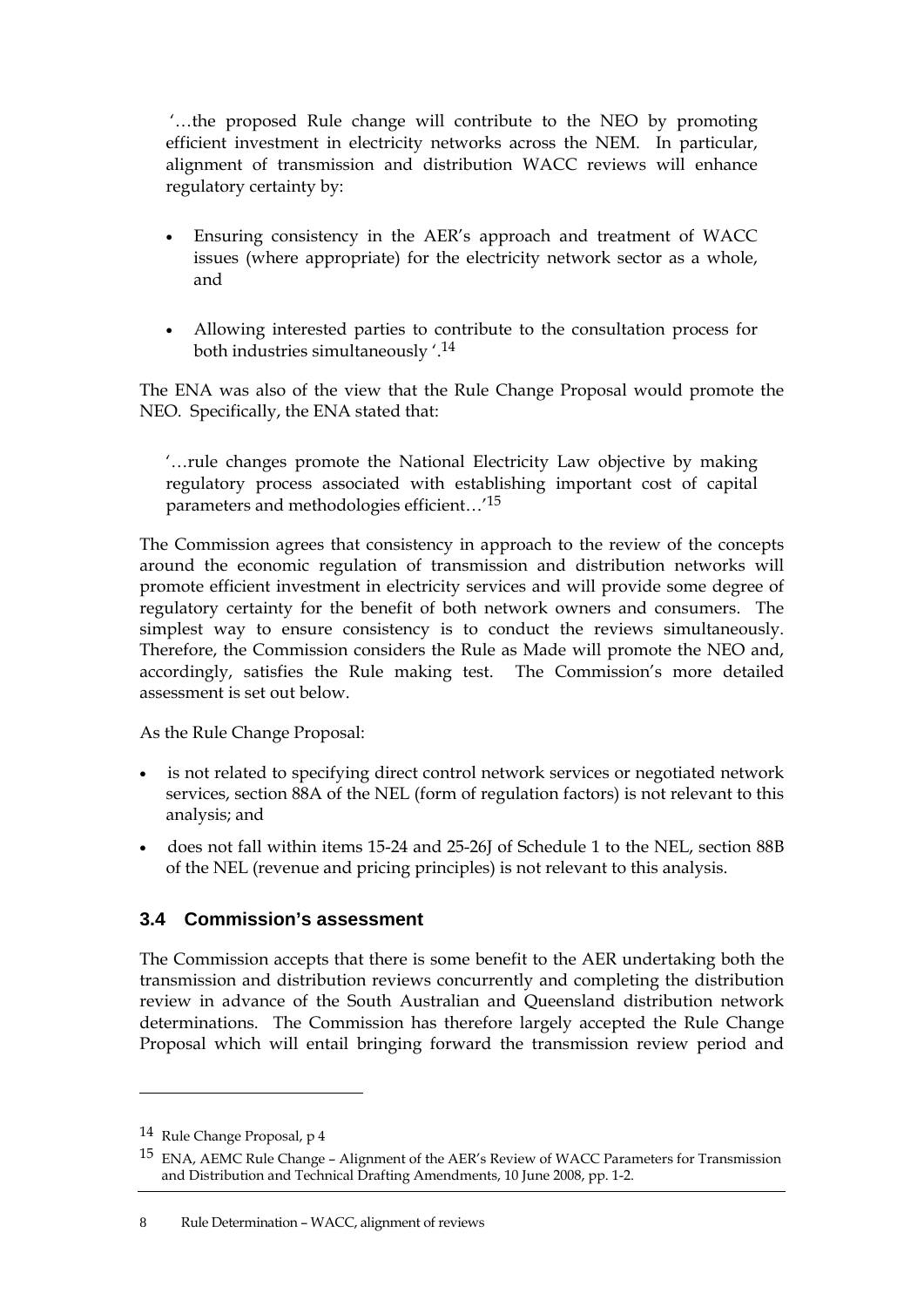completing both the distribution and transmission parameter reviews by 31 March 2009.

The Commission's only concern with the AER's proposed Rule is that it creates some uncertainty around the timing of reviews subsequent to the first review. To avoid this issue some additional words should be included which confirm that further reviews should be completed by 31 March every five years after the first review is completed. A five year period is consistent with the minimum five year duration of transmission determinations.16 Clarification of this issue is important so that transmission network service providers know when regulatory proposals will be subject to revised parameters. Also, it provides certainty to the AER that it must complete the parameter reviews for transmission by this date.

Incorporating this change would result in the following amendments to Chapter 6A of the Rules:

Rule  $6A.6.2(g)$ : The AER must initiate conclude the first review on 1 July 2009 by 31 March 2009 and conclude subsequent reviews at intervals of every five years thereafter.

Rule  $6A.6.4(c)$ : The AER must initiate conclude the first review on 1 July 2009 by 31 March 2009 and conclude subsequent reviews at intervals of every five years thereafter.

Having applied the Rule making test, the Commission is satisfied that this final Rule determination is likely to contribute to the attainment of the NEO. Specifically, the Commission is satisfied that affording the AER the opportunity to adopt, where appropriate, a consistent approach to rate of return and taxation issues across transmission and distribution, will enhance both the efficiency and consistency of the regulatory practice in this area over the long term and in so doing promote regulatory certainty.

<sup>16</sup> Note, however, that under clause 6.5.4(b) subsequent reviews for distribution parameters could take place earlier than five years following completion of the first review.